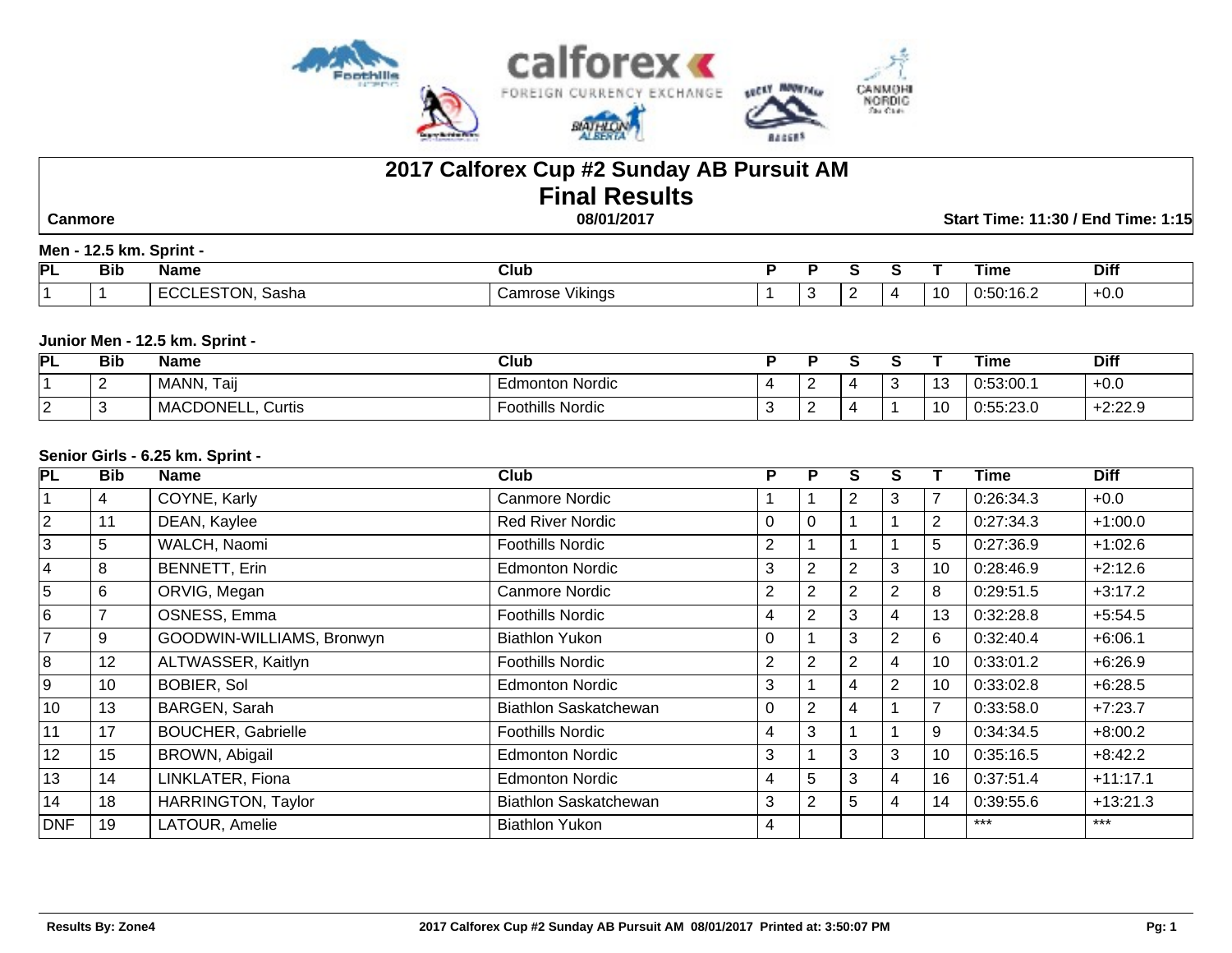## **Senior Girls Continued ... - 6.25 km. Sprint -**

| <b>PL</b>  | <b>Bib</b> | <b>Name</b>            | Club                    |  |  | Time  | <b>Diff</b> |
|------------|------------|------------------------|-------------------------|--|--|-------|-------------|
| DNS        | -16        | <b>CHAMBERS, Lexi</b>  | <b>Foothills Nordic</b> |  |  | $***$ | $***$       |
| <b>DNS</b> | 20         | BAUER, Odessa          | <b>Edmonton Nordic</b>  |  |  | $***$ | ***         |
| <b>DNS</b> | 21         | <b>HOILETT, Claire</b> | Canmore Nordic          |  |  | $***$ | $***$       |
| <b>DNS</b> | 22         | LAFLAMME, Sarah        | <b>Foothills Nordic</b> |  |  | $***$ | ***         |
| <b>DNS</b> | 23         | NGUYEN-CAO, Claire     | <b>Foothills Nordic</b> |  |  | ***   | ***         |
| DNS        | 24         | PACZKOWSKI, Emma       | Canmore Nordic          |  |  | $***$ | ***         |

## **Masters Women - 6.25 km. Sprint -**

| PL              | <b>Bib</b> | <b>Name</b>         | Club                    |   |  |      | Time      | <b>Diff</b> |
|-----------------|------------|---------------------|-------------------------|---|--|------|-----------|-------------|
|                 | 25         | HALL,<br>Deborah    | <b>Foothills Nordic</b> | ▵ |  | - 14 | 0:39:11   | $+0.0$      |
| $\sqrt{2}$<br>▵ | 26         | MACCULLOCH, Lynette | <b>Foothills Nordic</b> |   |  | . .  | 0:42:39.0 | $+3:27.9$   |

#### **Youth Women - 7.5 km. Sprint -**

| <b>PL</b> | <b>Bib</b> | <b>Name</b>               | Club                         |   |   |    | Time      | <b>Diff</b> |
|-----------|------------|---------------------------|------------------------------|---|---|----|-----------|-------------|
|           | 30         | <b>BURKE, Calista</b>     | Canmore nordic               |   |   |    | 0:35:27.0 | $+0.0$      |
|           | 27         | <b>HAWKINS, Gabrielle</b> | Canmore Nordic               | 3 | 2 |    | 0:35:41.9 | $+14.9$     |
|           | 31         | <b>BARGEN, Chloe</b>      | <b>Biathlon Saskatchewan</b> |   |   | 8  | 0:38:15.5 | $+2:48.5$   |
| 4         | 29         | STADNYK, Hanne            | Biathlon Saskatchewan        | ∠ | 3 | 10 | 0.38:26.8 | $+2:59.8$   |
| 5         | 28         | DEUCHAR, Ashley           | <b>Foothills Nordic</b>      | 0 |   | 8  | 0:40:21.3 | $+4:54.3$   |
| 6         | 32         | GILLESPIE, Heather        | Biathlon Saskatchewan        |   |   |    | 0:47:23.9 | $+11:56.9$  |

**Jury Decisions**

**Bib:** 28 **Time:** 0:02:00.0 **Notes:** IBU 5.5-A: One missed penalty loop

## **Masters Men - 7.5 km. Sprint -**

| PL | <b>Bib</b> | <b>Name</b>           | Club                    |                |   |   | Time      | <b>Diff</b> |
|----|------------|-----------------------|-------------------------|----------------|---|---|-----------|-------------|
|    | 33         | KLOTZ, Farley         | <b>Foothills Nordic</b> |                |   | đ | 0:31:44.2 | $+0.0$      |
| 2  | 35         | PETROV, Andrei        | <b>Edmonton Nordic</b>  | $\overline{0}$ |   |   | 0:35:49.2 | $+4:05.0$   |
| 13 | 34         | <b>BORGLUM, Brian</b> | <b>Foothills Nordic</b> |                |   | 9 | 0:36:28.6 | $+4:44.4$   |
| 14 | 37         | TEW, Ryan             | Hinton Biathlon         | 0              | З | 8 | 0:37:32.4 | $+5:48.2$   |
| ∣5 | 39         | DESAULNIERS, Jeannot  | Hinton Biathlon         |                |   |   | 0:41:04.7 | $+9:20.5$   |
| 16 | 38         | DREIMAN, Chester      | Colorado Biathlon Club  | $\sim$<br>∼    |   | 8 | 0:42:40.0 | $+10:55.8$  |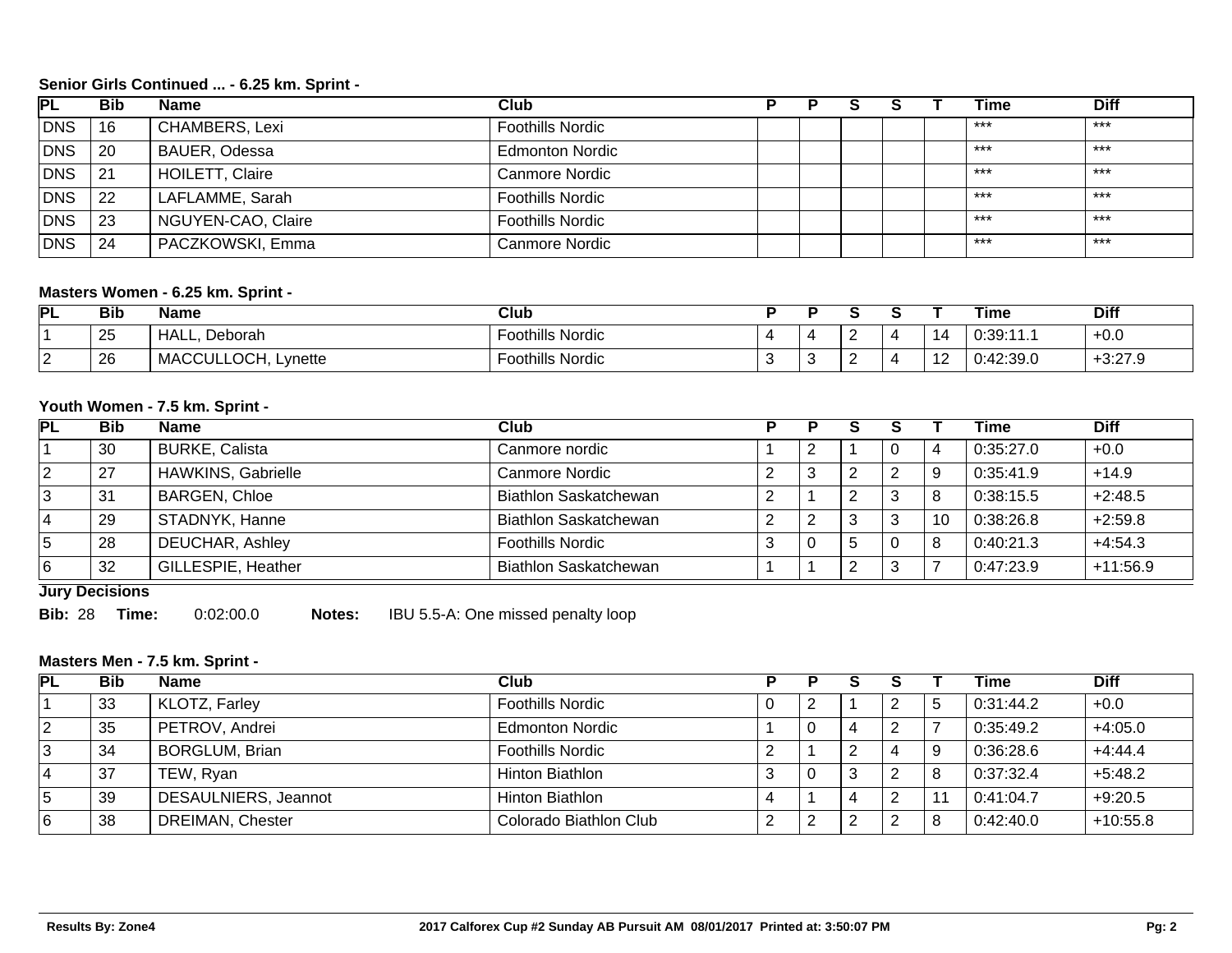## **Masters Men Continued ... - 7.5 km. Sprint -**

| PL         | <b>Bib</b>            | <b>Name</b>               | Club                         |   |   |   |   |    | Time      | <b>Diff</b> |
|------------|-----------------------|---------------------------|------------------------------|---|---|---|---|----|-----------|-------------|
|            | 40                    | FORER, Douglas            | <b>Edmonton Nordic</b>       |   | C |   | 3 | 12 | 0:42:59.2 | $+11:15.0$  |
| 8          | 36                    | STEPHEN, Bruce            | <b>Foothills Nordic</b>      | đ | 5 | 4 | 5 | 19 | 0:44:10.7 | $+12:26.5$  |
| Ι9         | 44                    | SKARSGARD, Andrew         | <b>Foothills Nordic</b>      |   | C | b | 4 | 15 | 0:47:07.7 | $+15:23.5$  |
| 10         | 41                    | KUDRYK, Mark              | Fast and Fossil              |   | 3 | 3 | 2 | 13 | 0:56:47.4 | $+25:03.2$  |
| 11         | 42                    | VIVANCO, Raymond          | <b>Edmonton Nordic</b>       | 3 | 2 | ာ |   |    | 1:22:34.2 | $+50:50.0$  |
| DNS        | 43                    | <b>BEREZOWSKI, Lester</b> | <b>Foothills Nordic</b>      |   |   |   |   |    | ***       | $***$       |
| <b>DNS</b> | 45                    | BANMAN, Duane             | <b>Biathlon Saskatchewan</b> |   |   |   |   |    | ***       | $***$       |
|            | <b>Jury Decisions</b> |                           |                              |   |   |   |   |    |           |             |

| <b>Bib: 33</b> | Time: | 0.02:00.0 | <b>Notes:</b> | IBU 5.5-A: One missed penalty loop |
|----------------|-------|-----------|---------------|------------------------------------|
| <b>Bib:</b> 42 | Time: | 0.02:00.0 | <b>Notes:</b> | IBU 5.5-A: One missed penalty loop |

## **Women - 10 km. Sprint -**

| <b>PL</b> | <b>Bib</b> | <b>Name</b>              | Club                   |          |   | <b>Time</b> | <b>Diff</b> |
|-----------|------------|--------------------------|------------------------|----------|---|-------------|-------------|
|           | 46         | <b>PATERSON, Jessica</b> | <b>Edmonton Nordic</b> | <u>_</u> |   | 0:40:11.7   | $+0.0$      |
|           | 47         | PATERSON, Jennifer       | <b>Edmonton Nordic</b> |          | ∼ | 0:44:56.0   | $+4:44.3$   |
|           | 48         | BURKE, Daniella          | Camrose Vikings        |          |   | 0:57:11.6   | $+16:59.9$  |
|           | 87         | MOINET, Andrea           | Camrose Vikings        |          |   | 1:07:37.3   | $+27:25.6$  |

**Jury Decisions**

**Bib:** 87 **Time:** 0:08:00.0 **Notes:** IBU 5.5-A: Four missed penalty loops

#### **Youth Men - 10 km. Sprint -**

| <b>PL</b>   | <b>Bib</b> | <b>Name</b>       | Club                           |          | Р |                |    | Time      | <b>Diff</b> |
|-------------|------------|-------------------|--------------------------------|----------|---|----------------|----|-----------|-------------|
|             | 50         | GOBEIL, Jerome    | <b>Calgary Biathlon Racers</b> | U        | 0 |                | 3  | 0:34:30.3 | $+0.0$      |
| $ 2\rangle$ | 49         | PULLISHY, Michael | <b>Foothills Nordic</b>        | ົ        |   | 4              | 9  | 0:37:15.8 | $+2:45.5$   |
| 3           | 52         | LINKLATER, Wynn   | <b>Edmonton Nordic</b>         | 2        | 0 |                | 6  | 0:40:38.6 | $+6:08.3$   |
| 4           | 51         | GREEN, Michio     | <b>Biathlon Saskatchewan</b>   |          | 3 | 5              | 11 | 0:41:10.8 | $+6:40.5$   |
| 5           | 57         | REID, Francis     | <b>Biathlon Yukon</b>          |          | 0 | 3              | 4  | 0:41:48.5 | $+7:18.2$   |
| 6           | 53         | NEUHAUS, Will     | <b>Canmore Nordic</b>          | $\Omega$ | 3 |                | 9  | 0:42:34.1 | $+8:03.8$   |
|             | 58         | MITCHELL, Ian     | <b>Red River Nordic</b>        | 2        |   | 2              | 8  | 0:43:34.7 | $+9:04.4$   |
| 8           | 56         | ADEL, Liam        | <b>Biathlon Yukon</b>          | 3        | 3 | $\overline{2}$ | 10 | 0:43:44.8 | $+9:14.5$   |
| 9           | 55         | KUNTZ, Nathan     | <b>Biathlon Saskatchewan</b>   | C        |   | 4              | 10 | 0:43:56.2 | $+9:25.9$   |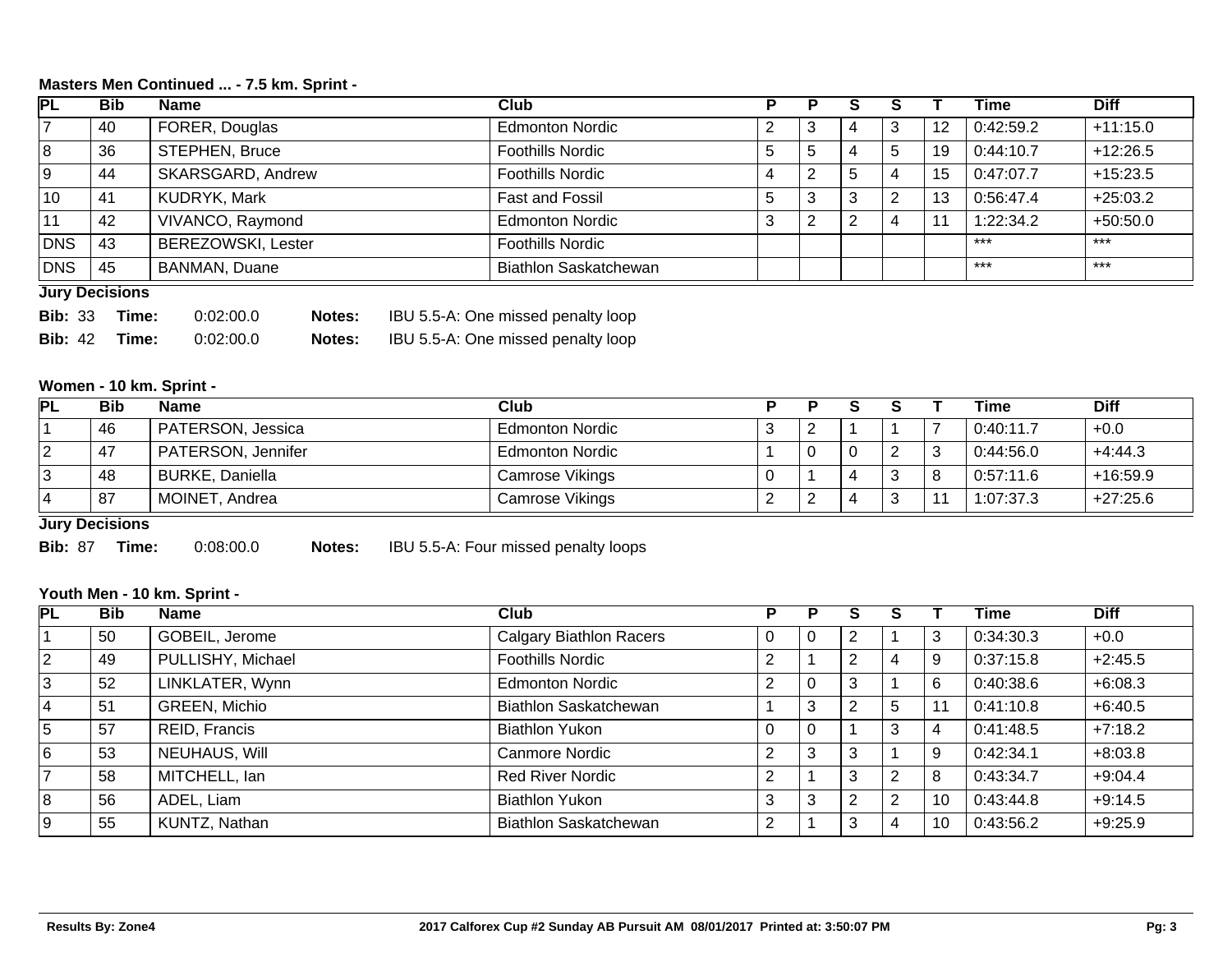# **Youth Men Continued ... - 10 km. Sprint -**

| ÞΙ             | <b>Bib</b> | Name             | Club                              |   |     |     | Time                       | <b>Diff</b>        |
|----------------|------------|------------------|-----------------------------------|---|-----|-----|----------------------------|--------------------|
| $^{\prime}$ 10 | 54         | ROYER,<br>Nolan  | <b>Biathlon</b><br>، Saskatchewan | - | . . | . . | $0.15.51$ $0$<br>+0.0 I .U | $144.20 -$<br>.ZU. |
| DNS            | 59         | STEPAN,<br>Jakub | <b>Camrose Vikings</b>            |   |     |     | ***                        | ***                |

# **Senior Boys - 6.25 km. Sprint -**

| PL                      | <b>Bib</b> | - 11<br><b>Name</b>      | Club                           | P              | $\overline{\mathsf{P}}$ | $\overline{\mathsf{s}}$ | $\overline{s}$ | Т              | <b>Time</b> | <b>Diff</b> |
|-------------------------|------------|--------------------------|--------------------------------|----------------|-------------------------|-------------------------|----------------|----------------|-------------|-------------|
| $\mathbf{1}$            | 60         | DRAPER, Jake             | <b>Biathlon Yukon</b>          | 0              |                         | $\overline{2}$          | $\overline{2}$ | 5              | 0:22:07.9   | $+0.0$      |
| $\overline{2}$          | 64         | PLETZ, Logan             | Biathlon Saskatchewan          | $\overline{2}$ | $\sqrt{2}$              |                         | 3              | 8              | 0:22:44.1   | $+36.1$     |
| $\overline{3}$          | 61         | <b>BERG, Finn</b>        | <b>Calgary Biathlon Racers</b> | $\overline{2}$ | $\mathbf{1}$            | $\mathbf 0$             | 3              | 6              | 0:22:59.1   | $+51.1$     |
| $\overline{\mathbf{4}}$ | 63         | LUMBY, Logan             | <b>Foothills Nordic</b>        | 1              | 3                       | 3                       | 3              | 10             | 0:23:56.5   | $+1:48.6$   |
| $\overline{5}$          | 71         | BARGEN, Aron             | Biathlon Saskatchewan          | $\mathbf 0$    | $\overline{2}$          | 3                       | 0              | 5              | 0:24:05.6   | $+1:57.7$   |
| $6\phantom{1}$          | 67         | <b>CHAMPAGNE, Xavier</b> | <b>Calgary Biathlon Racers</b> | $\mathbf{1}$   | $\mathbf{1}$            |                         | 3              | 6              | 0:24:19.5   | $+2:11.6$   |
| $\overline{7}$          | 62         | ROGANS, Cory             | <b>Foothills Nordic</b>        | 3              | $\mathsf 0$             | $\overline{2}$          | $\overline{2}$ | $\overline{7}$ | 0:24:26.9   | $+2:19.0$   |
| 8                       | 68         | DOWN, Brett              | Biathlon Saskatchewan          | $\overline{2}$ | $\overline{2}$          | 3                       | $\overline{2}$ | 9              | 0:24:28.5   | $+2:20.6$   |
| $9\,$                   | 66         | LOVSTROM, Reid           | <b>Foothills Nordic</b>        | $\overline{2}$ | $\mathbf 1$             | 4                       | $\overline{2}$ | 9              | 0:25:38.1   | $+3:30.2$   |
| 10                      | 69         | SAUNDERS, Devin          | <b>Camrose Vikings</b>         | $\mathbf 1$    | 3                       | 3                       | 1              | 8              | 0:25:47.3   | $+3:39.4$   |
| 11                      | 73         | HOLLAND, Lance           | <b>Canmore Nordic</b>          | $\mathbf{1}$   | $\overline{2}$          | 3                       | $\overline{2}$ | 8              | 0:26:25.0   | $+4:17.1$   |
| 12                      | 78         | LINKLATER, Callum        | <b>Edmonton Nordic</b>         | 3              | $\mathbf 0$             | $\overline{2}$          | $\overline{2}$ | $\overline{7}$ | 0:26:30.6   | $+4:22.7$   |
| 13                      | 65         | MILLS, Joseph            | <b>Foothills Nordic</b>        | $\mathbf{3}$   | $\overline{2}$          |                         | $\overline{2}$ | 8              | 0:26:34.8   | $+4:26.9$   |
| 14                      | 70         | GAUTHIER, Simon          | <b>Foothills Nordic</b>        | $\mathbf{1}$   | $\overline{4}$          | 4                       | 4              | 13             | 0:27:07.4   | $+4:59.5$   |
| 15                      | 77         | THOROGOOD, Tynan         | <b>Calgary Biathlon Racers</b> | $\mathbf 0$    | $\mathfrak{S}$          | $\overline{4}$          | $\overline{2}$ | 9              | 0:27:36.1   | $+5:28.2$   |
| 16                      | 76         | MALKINSON, Sam           | <b>Foothills Nordic</b>        | $\overline{2}$ | 3                       | 3                       | $\overline{2}$ | 10             | 0:28:52.6   | $+6:44.7$   |
| 17                      | 74         | KELLY, Kieran            | <b>Calgary Biathlon Racers</b> | 3              | $\mathbf{3}$            | 4                       | 3              | 13             | 0:28:54.2   | $+6:46.3$   |
| 18                      | 75         | EYRE, Gareth             | <b>Foothills Nordic</b>        | 3              | $\mathbf{3}$            | 3                       | 4              | 13             | 0:29:18.7   | $+7:10.8$   |
| 19                      | 72         | ROMANZIN, Garrett        | <b>Calgary Biathlon Racers</b> | $\overline{2}$ | $\overline{3}$          | 3                       | $\overline{4}$ | 12             | 0:30:19.9   | $+8:12.0$   |
| 20                      | 80         | ADEL, Aidan              | <b>Biathlon Yukon</b>          | 4              | $\overline{2}$          | $\overline{2}$          | 4              | 12             | 0:30:48.6   | $+8:40.7$   |
| $\overline{21}$         | 79         | MERKOWSKY, Cameron       | Saskatoon Nordic               | $\overline{2}$ | $\overline{2}$          | 3                       | $\overline{2}$ | 9              | 0:30:59.6   | $+8:51.7$   |
| 22                      | 82         | <b>GROENEVELD, Will</b>  | <b>Calgary Biathlon Racers</b> | 1              | 5                       | 5                       | 3              | 14             | 0:31:25.7   | $+9:17.8$   |
| 23                      | 83         | WINDSOR, Brady           | Biathlon Saskatchewan          | 3              | $\overline{2}$          | 3                       | 3              | 11             | 0:32:33.6   | $+10:25.7$  |
| 24                      | 84         | EHMAN, Jesse             | Biathlon Saskatchewan          | $\overline{4}$ | 1                       | $\overline{2}$          | $\overline{2}$ | 9              | 0:38:05.8   | $+15:57.9$  |
| DNS                     | 81         | TAYLOR, Jake             | <b>Edmonton Nordic</b>         |                |                         |                         |                |                | $***$       | $***$       |
| <b>DNS</b>              | 85         | FORER, Henry             | <b>Edmonton Nordic</b>         |                |                         |                         |                |                | $***$       | $***$       |